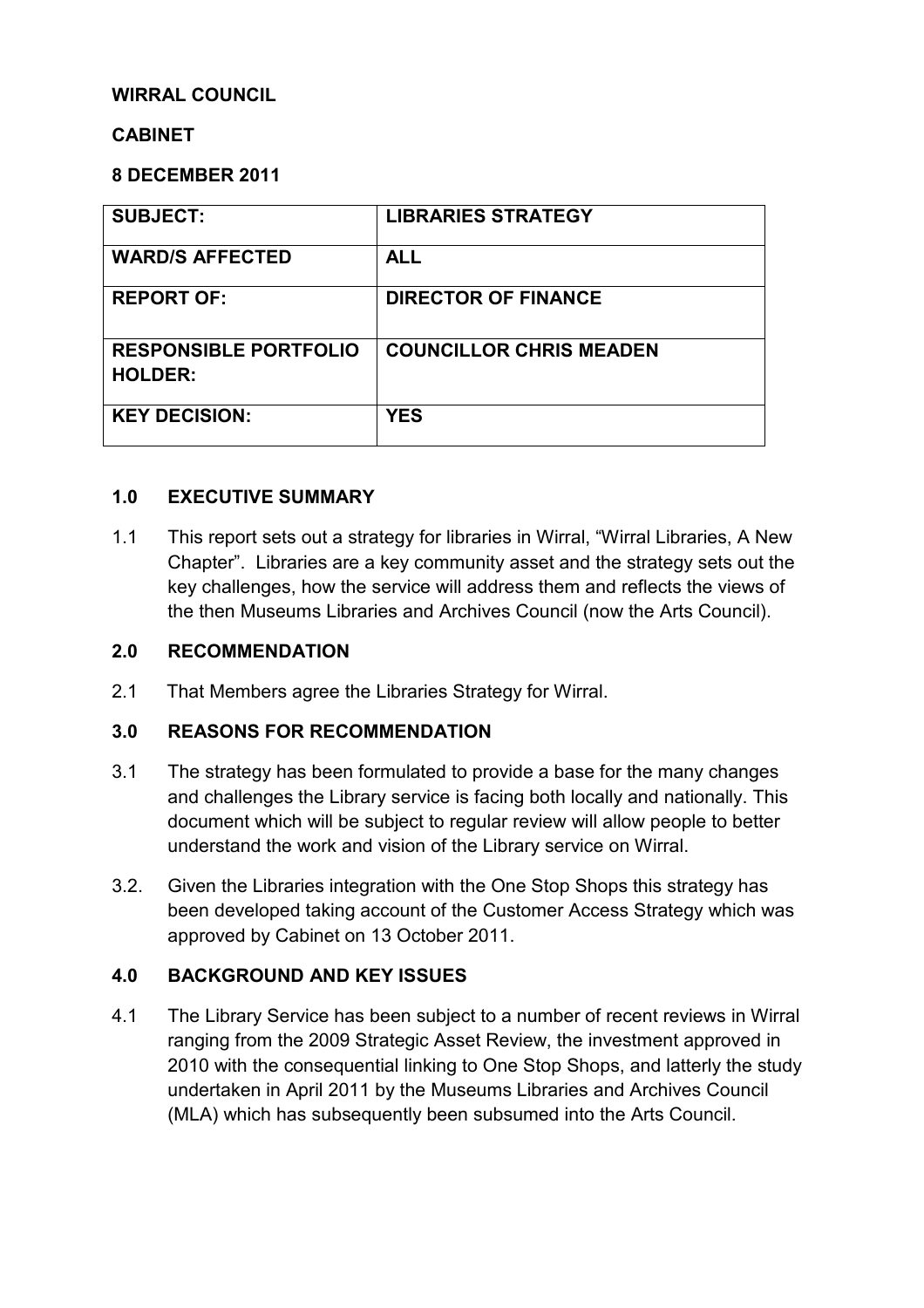- 4.2 Libraries have received investment in a number of areas in Wirral such as the introduction of an e-books service, the installation of wi-fi in all sites, customer information screens, a relaunched website and the linkage to One Stop Shops. One joined up service facility is already open at Heswall while another at Eastham is due to open. Capital approvals have also been made to undertake substantial work at Bebington and Rock Ferry and plans are being formulated for work at these sites.
- 4.3. The Library service plays a key role in supporting a number of key objectives outlined in the Corporate Plan. This is seen in the Libraries work with children, and adults, and the key neighbourhood role the facilities offer which can support a wide range of sectors and develop neighbourhood involvement.
- 4.4 The strategy reflects the strengths the Library service already has in the buildings being community assets. It also addresses vision for the service and how to ensure it is modern, accessible and responsive to user needs.
- 4.5. It begins to address the functions to be delivered now and in the future and this will link to the skills required. The strategy reflects the areas used in the recent MLA review which discussed Libraries as a Place and as a Service. The strategy details how to deal with peoples needs and also reviews what can and should be provided.
- 4.6. The key themes that reflect place and service are *"A Wirral Library is a friendly accessible place that provides a safe, trusted and welcoming resource aimed at meeting the needs of the local community" "The service's focus is on providing information, knowledge and reading for self improvement and enjoyment"*

All of the services provided are covered within this vision for Libraries in **Wirral** 

# **5.0 RELEVANT RISKS**

5.1 If the Authority does not have a Strategy then it is likely that while day to day business can continue the medium to long term development will not occur in a planned and efficient way. This is especially so given the challenges facing libraries in technological and human resource terms as well as locally in the ongoing development of the community role and the linkage to One Stop Shops and Customer Services in general.

### **6.0 OTHER OPTIONS CONSIDERED**

6.1 None

### **7.0 CONSULTATION**

7.1 This was undertaken as part of the MLA review in April 2011 and there will be ongoing customer / service user consultations. A number of the Libraries already have Friends and Users groups which will continue to be a local focus for consultation.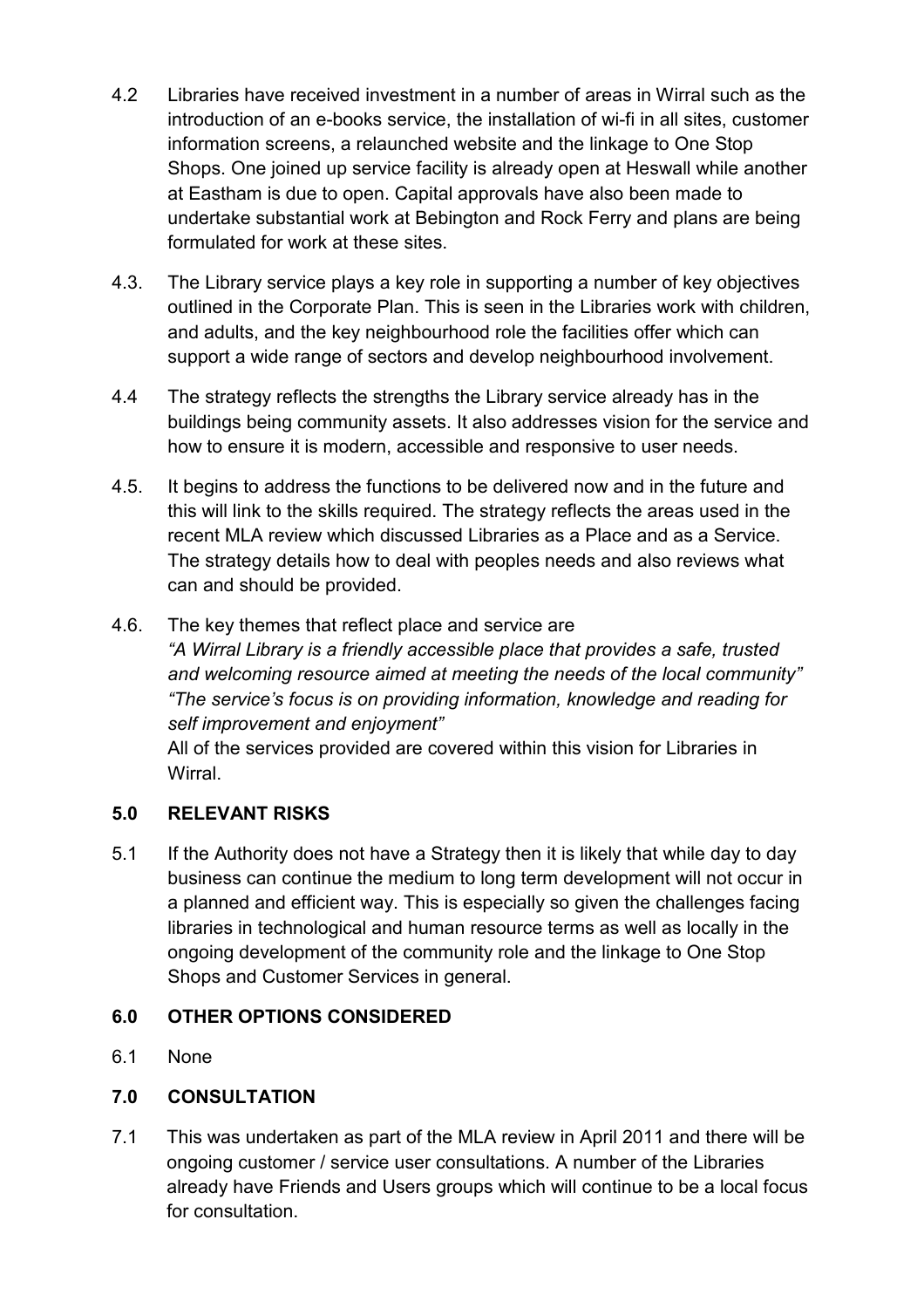# **8.0 IMPLICATIONS FOR VOLUNTARY, COMMUNITY AND FAITH GROUPS**

8.1 There are none arising directly from the approval of this strategy but these groups will form part of ongoing development and review of the strategy.

# **9.0 RESOURCE IMPLICATIONS; FINANCIAL, IT, STAFFING & ASSETS**

- 9.1 **Financial** The development of an increasingly efficient and responsive Library service and the linked development with One Stop Shops is being done within the financial constraints that the Council faces and offers potential savings in terms of buildings and staff by aligning these complementary services. Capital costs are reported on a scheme by scheme basis.
- 9.2 **IT**  The development of more self access routes to Library services requires IT development which is being accessed by users although as with all IT this will require regular review and updating given technological advances that are made.
- 9.3. **Staffing** Migration to more self access alongside the linking of One Stop Shop and Libraries could lead to savings or a refocusing of staff resources.
- 9.4. **Assets** Each Library development will assist Asset Management to maximise the effective use of facilities whilst not affecting service standards and offer an opportunity for savings with integrated flexible spaces that are modern and maximise usage.

### **10.0 LEGAL IMPLICATIONS**

10.1 There are none arising directly from the approval of this strategy.

### **11.0 EQUALITY IMPLICATIONS**

- 11.1 The Libraries Strategy seeks to offer access to quality local services for the benefit of all users. A commitment to equality and diversity is integral to delivering excellent services responsive to all users including those who may not be current users. The recognition that different users have different physical and service needs informs access and service plans.
- 11.2. Customer insight information will enable identification of customers who are vulnerable or hard to reach and working collaboratively will help to meet and support these groups in a cost effective manner.
- 11.3. An Equality Impact Assessment is required and one has been completed in November 2011.

### **12.0 CARBON REDUCTION IMPLICATIONS**

12.1 There are none arising directly from this report.

### **13.0 PLANNING AND COMMUNITY SAFETY IMPLICATIONS**

13.1 There are none arising directly from this report.